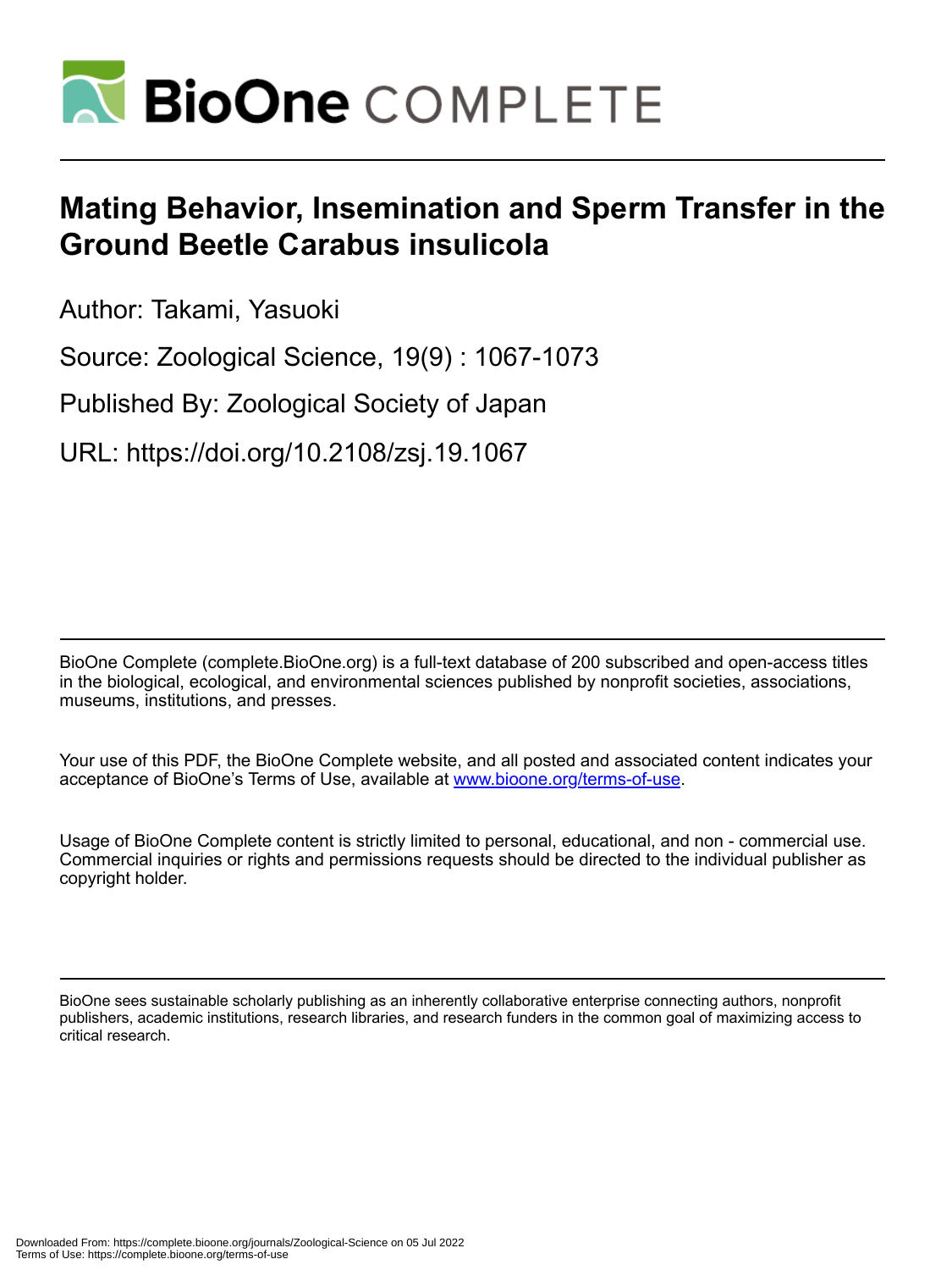# **Mating Behavior, Insemination and Sperm Transfer in the Ground Beetle** *Carabus insulicola*

Yasuoki Takami\*

*Center for Ecological Research, Kyoto University, Kamitanakami, Otsu, Shiga 520-2113, Japan*

**ABSTRACT**—Mating behavior and the processes of insemination and sperm transfer in the ground beetle *Carabus insulicola* were analyzed. *C. insulicola* has elaborate genitalia, in which the strongly sclerotized male copulatory piece is inserted into the female vaginal appendix *in copula*. During mating, I observed pre-copulatory struggles of males and females, as well as delays in ejaculation, suggesting the presence of intersexual conflicts. Insemination was achieved with a spermatophore, which strongly adhered to the openings of the spermatheca, common oviduct, and vaginal appendix. The spermatophore dissolved after copulation, and sperm were transferred into the spermatheca within three hours after copulation. Sperm bundles were contained within the testes and spermatophores, but free spermatozoa were found in the spermatheca.

**Key words:** Carabidae, genitalia, sexual selection, spermatophore, sperm bundle

# **INTRODUCTION**

Insemination and sperm transfer are important processes that enable male insects to fertilize eggs with their sperm (Parker, 1970; Choe and Crespi, 1997). Although these internal processes are often difficult to observe directly, it is conceivable that males developed strategies to enhance their fertilization success. Many authors have proposed these processes and their evolutionary consequences; e.g., sperm competition causes modification of morphological and behavioral traits in many insect species (Simmons and Siva-Jothy, 1998), intersexual conflict promotes coevolutionary divergence between male and female water striders (Arnqvist and Rowe, 2002). To elucidate the nature of sexual selection that may work in the processes of insemination and sperm transfer, it is vital to have descriptions of these processes.

In Coleoptera, the processes of insemination and sperm transfer have been analyzed in several families (Cicindelidae, Freitag *et al*., 1980; Rodriguez, 1998; Tenebrionidae, Bloch-Qazi *et al*., 1996; De Villiers and Hanrahan, 1991; Bruchidae, Boucher and Huignard, 1987; Staphylinidae, Gack and Peschke, 1994; Chrysomelidae, Dickinson, 1997; Eberhard and Kariko, 1996; Lew and Ball, 1980; Coccinellidae, Katakura, 1985; Kaufmann, 1996; Obata, 1987; Lampyridae, Van der Reijden *et al*., 1997; Rooney and Lewis, 1998; Scarabaeidae, Eberhard, 1993a, b). Generally,

\* Corresponding author: Tel. +81-77-549-8200; FAX. +81-77-549-8201. E-mail: takami@ecology.kyoto-u.ac.jp male beetles inseminate females with a spermatophore or its equivalent. In some species, the females digest the spermatophores as nutrients (Boucher and Huignard, 1987; Rooney and Lewis, 1998). In the Tenebrionidae, sperm displacement occurs during insemination by subsequent males (De Villiers and Hanrahan, 1991; Gack and Peschke, 1994; Gage, 1992). During mating in some species, males court the female by rubbing her with their legs or other body parts, or by moving their genitalia (Eberhard, 1993a, b; Eberhard and Kariko, 1996; Rodriguez, 1998).

Unlike these Coleopteran families, little has been known for the mating behavior and processes of insemination and sperm transfer in the Carabidae (but see Alexander, 1959, Takami, 2000). *Carabus insulicola* is a medium-tolarge (27–31 mm in female body length, Sota *et al*., 2000) ground beetle species belonging to the Carabidae, and is distributed in northeastern Honshu, Japan. Male beetles have a sclerotized, hook-like intromittent organ on the aedeagus, the copulatory piece, and females have a membranous pocket in the vagina, the vaginal appendix, as a counterpart to the copulatory piece (Ishikawa, 1987). The exaggeration of male genitalia may be related to their function during the mating sequence, and the function may be subject to sexual selection (Eberhard, 1985). In this study, I describe and analyze the external and internal process of the mating of *C. insulicola* to find the arena in which sexual selection may operate.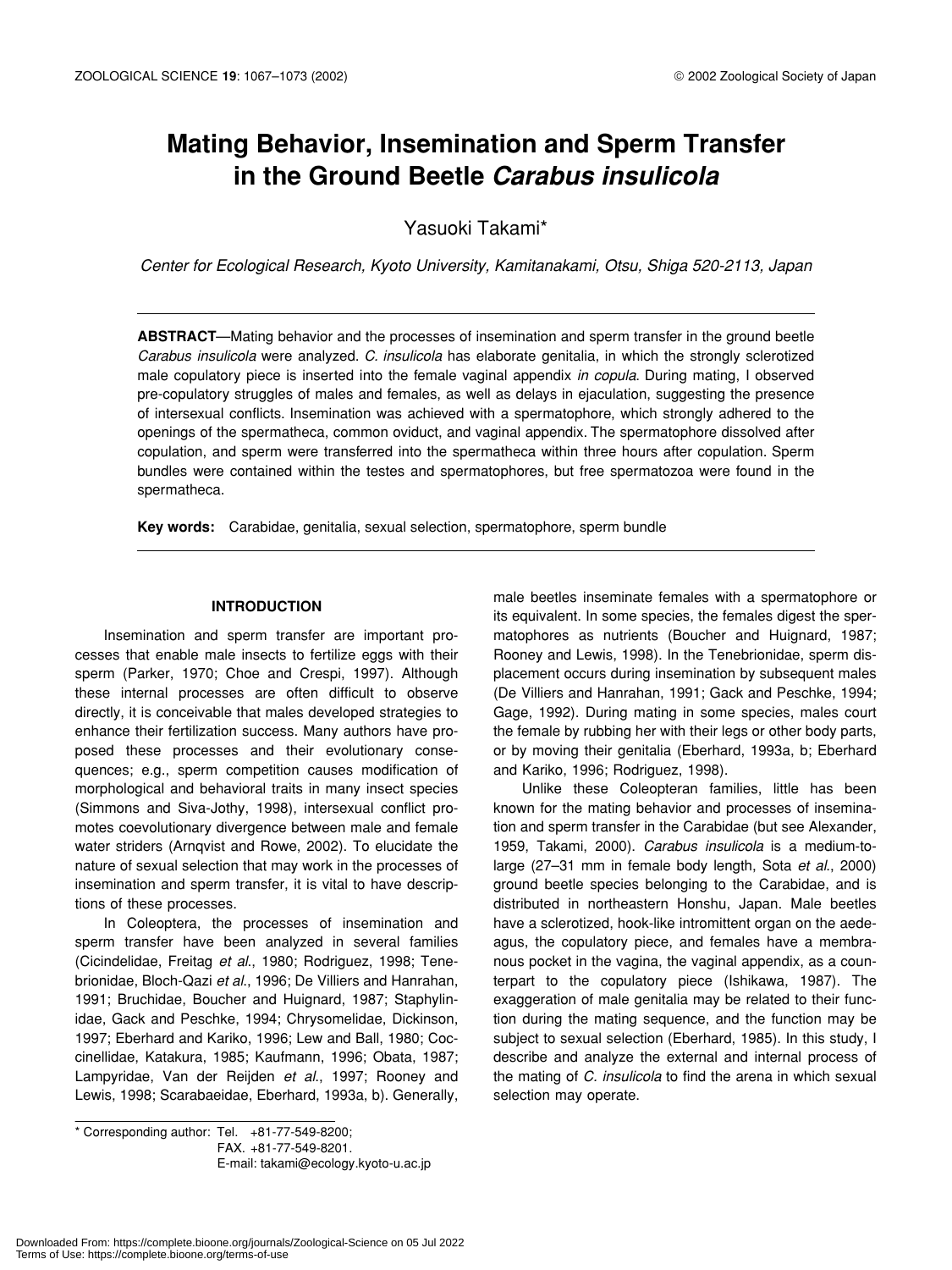# **MATERIALS AND METHODS**

# **Organism preparation**

*C. insulicola* breeds in the spring (Sota, 1985). Overwintered adults mate and reproduce from May to July, larvae mature during the summer, and new adults emerge in late summer and autumn. New adults then overwinter as virgins. Sexually active beetles were caught in pitfall traps during the mating season, from May to July of 1998–2001, at Tsukui-machi, Kanagawa Prefecture, Japan. Males and females were kept separately in plastic containers (12.5 ×12.5×9 cm) with moistened moss, and these were stored in a breeding incubator (20°C and 16L: 8D). Beetles were fed with minced beef and apple every two days to maintain sexual maturity (Sota, 1986). To diminish the effect of previous matings in the wild, beetles were held for at least 2 days after field collection until mating experiments. Virgin beetles were caught in pitfall traps in September of 1998–2000. Virgins were housed in an overwintering incubator (5°C and no light). They were transferred to the breeding incubator the following spring, and sexual maturation was induced for at least 18 days as described over. For all matings in this study, a male and a female were randomly chosen and introduced into a plastic container at 23±2°C under room light conditions. Pairs that did not begin mating within 10 min were returned to the breeding containers for use in later experiments.

# **External events**

To investigate the behavioral sequence of mating, conspicuous behavioral characteristics were recorded during copulation, in which both of mated and virgin beetles were used. Durations from mounting to aedeagal insertion, and of copulation and post-copulatory amplexus were measured. Averages±one standard deviation were calculated.

#### **Internal events**

The process of insemination was investigated by fixing mating pairs in liquid nitrogen *in copula*. Fixing time was 20, 40, or 60 min after the beginning of copulation. Then, the male and female genitalia were gently removed from the bodies, and the conditions of genital coupling and ejaculates were examined under a binocular microscope.

The process of sperm transfer and storage and the temporal change in the ejaculates were examined as follows. Pairs of *C. insulicola* were allowed to mate; I used females caught in spring and autumn. Mated females were either frozen immediately or held in the breeding incubator for 3, 6, 12, 18, or 24 hr after copulation before being frozen. The vagina was then dissected. Ejaculate was removed, placed onto a small piece of aluminum foil, and weighed with an electric balance to the nearest 0.1 mg; it was then observed on a slide glass with a binocular microscope. In females that had been virgins prior to the experiment, the spermatheca was removed from the vagina and dissected on the slide glass with Ringer's solution to examine the presence of transferred sperm. For comparison with spermatophore weight, the bodies of males obtained from the field population were weighed.

#### **Ejaculates**

Mated females that were used in the study of mating behavior were dissected to examine the ejaculates. For comparison, males were also dissected to examine sperm within the testis. The morphology and location of ejaculates in the vagina were observed in a petri dish filled with Ringer's solution, and photographed with a camera lucida attached to a binocular microscope. Sperm within the ejaculates, spermatheca, and testis were also examined on a slide glass under the binocular microscope (100×), and photographed. For precise observation of sperm morphology, I used Giemsa staining: sperm were spread on a slide glass, dehydrated with 99.5% ethanol for 20 min, processed in Giemsa staining solution for 30 min, washed with water, and dried for microscopic observation. Stained sperm were photographed, and these were scanned to produce digital images. The sperm were measured on a Macintosh computer using the public domain NIH Image program (developed at the U.S. National Institutes of Health and available on the Internet at http://rsb.info.nih.gov/nih-image/).

#### **RESULTS**

# **External events**

Seventy-eight trials for mating were performed using 78 males and 69 females, in which 9 females were used more than once, but were actually mated only once. Of 69 females, 24 and 45 were mated and virgin females, respectively.

#### *A. Pre-copulatory behavior*

When a male and female were introduced into a plastic container, the male extended his antennae, rubbed them against the floor, and pursued the female. Although there was no barrier between the male and female in the arena, the male did not go directly toward the female, but tracked her with antennal movement.

Mating was initiated by the male attempting to mount the female. Sixty-nine of 78 males actually attempted to copulate (88.5%). The male mounted the back of the female and grasped her body with his legs. Male beetles have robust forelegs with broadened tarsi that have sucker-like structures on the ventral sides; these structures held the constricted part of the female body between the pronotum and anterior part of the elytra. The middle- and hindlegs supported both sides of the female body. The male aedeagus then appeared from the abdominal terminalia, and the apex of the aedeagus was turned forward. The male extended the aedeagus to its maximum length and attempted to insert it into the female vaginal opening.

The female often showed rejection behavior by extending her abdominal segments to keep the vaginal opening away from the apex of the aedeagus (weak rejection), or by bending the abdominal terminalia between the 8th and 9th segments upwards (strong rejection), thereby avoiding deeper insertion of the aedeagus into the vaginal chamber. In thirty-seven copulations with virgin females, 14 (37.8%) and 6 (16.2%) females showed weak and strong rejection posture, respectively. In response to rejection by the female, the male rubbed the forebody of the female, especially her antennae, with his own vibrating antennae and continued his attempts at copulation. Of forty-five trials using virgin females, 8 males (17.8%) gave up and dismounted the female as a result of pre-copulatory struggles. The duration of the pre-copulatory struggle ranged 0 to 49 sec (mean =15.4±11.2, n=37 for copulations in which males successfully inserted virgin females).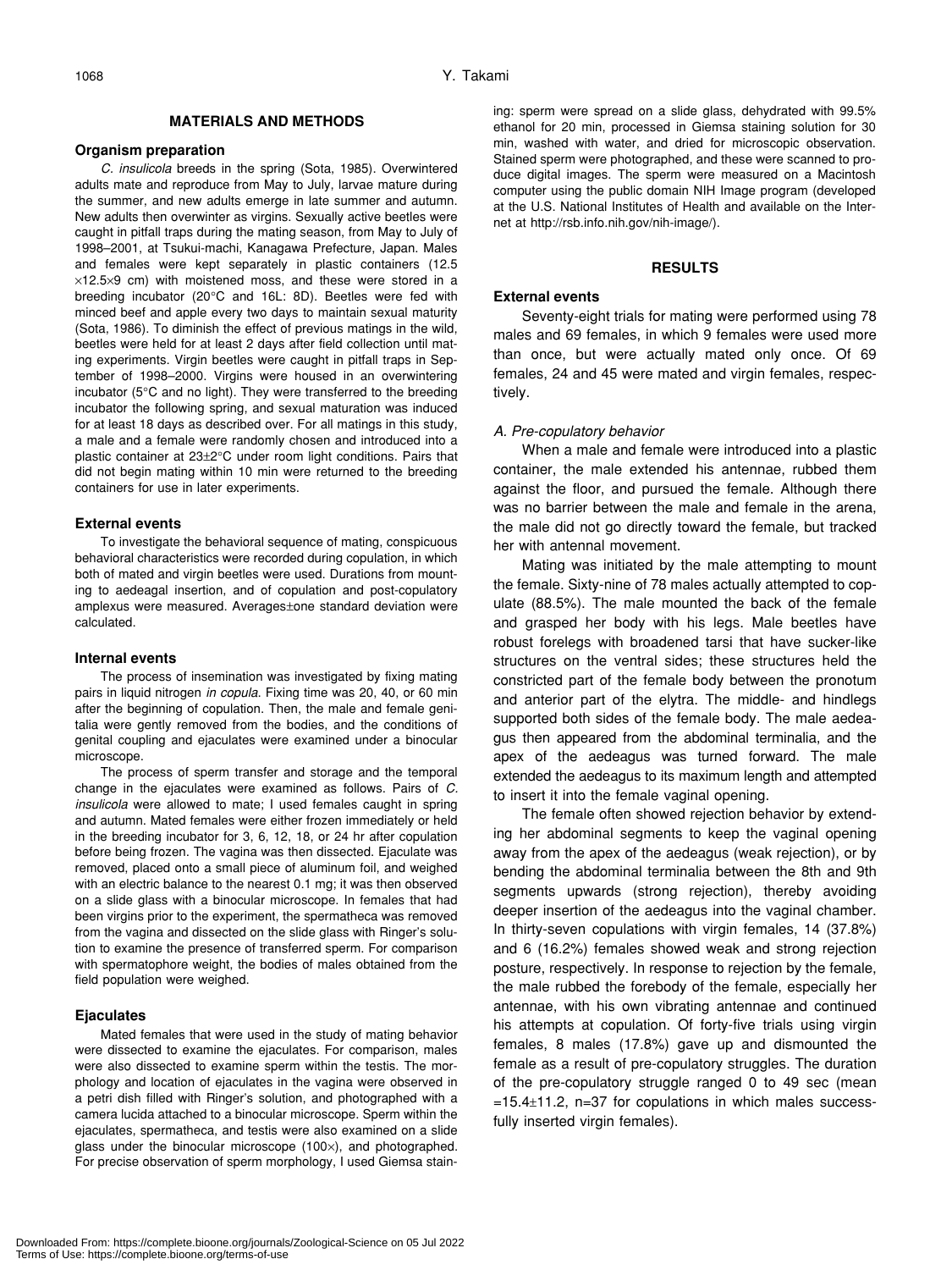# *B. Copulation behavior*

Following the pre-copulatory struggle, the male inserted the aedeagus into the vagina. When the two genitalia were coupled, the female ceased struggling. During copulation, the female often walked around while the male remained on her back, continually vibrating his antennae. The male sometimes showed thrusting movement of the aedeagus into the vagina. In one case, the male released the female, and copulation was terminated. In most cases, the aedeagus was deeply inserted at the onset of copulation. The depth of aedeagal insertion decreased over time, and eventually the basal half of the aedeagus appeared. Copulation was terminated by the withdrawal of the aedeagus from the vaginal opening. The mean copula duration was significantly longer in copulation with virgin females than mated females (96.5±32.8 min [n=37] vs 78.3±40.7 min [n=24], respectively; Mann-Whitney *U* test, *P*=0.0148).

#### *C. Post-copulatory behavior*

Even after the end of copulation, the male often remained on top of the female with his legs holding her body. In most cases, amplexus ceased when the male voluntarily departed; sometimes, however, the male was shaken off. The duration of the post-copulatory amplexus ranged 0 to 180 min (mean=65.7±48.5, n=37 for copulations with virgin females).

# **Internal events**

### *A. Insemination process*

Thirty pairs of *C. insulicola* were frozen *in copula* and dissected. Observation of fixed genitalia revealed that genital coupling and insemination could be divided into 5 stages: stage 1) ejaculation had not begun, and the endophallus with the copulatory piece was not everted from the aedeagus; stage 2) ejaculation had not begun, the endophallus was partly everted, and the copulatory piece was partially inserted into the vaginal appendix; stage 3) ejaculation (spermatophore formation) had begun, the spermatophore was emerged from the gonopore, the endophallus was fully everted, and the copulatory piece was fully inserted into the vaginal appendix (Fig. 1A); stage 4) ejaculation and spermatophore formation were completed, the endophallus with the copulatory piece was returned into the aedeagus, and the genitalia of both sexes were still coupled; stage 5) copulation was over, the genitalia of both sexes were separated from each other. Ejaculation did not occur until at least 20 min after the onset of copulation (Table 1). The earliest ejaculation was observed 40 min after the beginning of copulation, and the rate of ejaculation rapidly increased toward the end of copulation.



**Fig. 1.** Genital anatomy, spermatophore, sperm bundles, and free spermatozoa of *Carabus insulicola*. ae: aedeagus, bc: bursa copulatrix, ce: cercus, cp: copulatory piece, en: endophallus, op: vaginal opening, ov: oviduct, sp; spermatophore, va: vaginal appendix, vp: vaginal apophysis. (A) Genital coupling during which formation of the sp begins; underlined letters indicate male organs; the spermatheca is hidden and situated between bc and ov; scale bar=1 mm. (B) Dorsal view of the vagina with sp deposited; the dorsal wall of the vagina and 9th tergite were cut and removed; scale bar=1 mm. (C) Sperm bundles found in the testis with Giemsa stain, scale bar=0.1 mm. (D) Free spermatozoa stored within the tube-like spermatheca, scale bar=0.025 mm.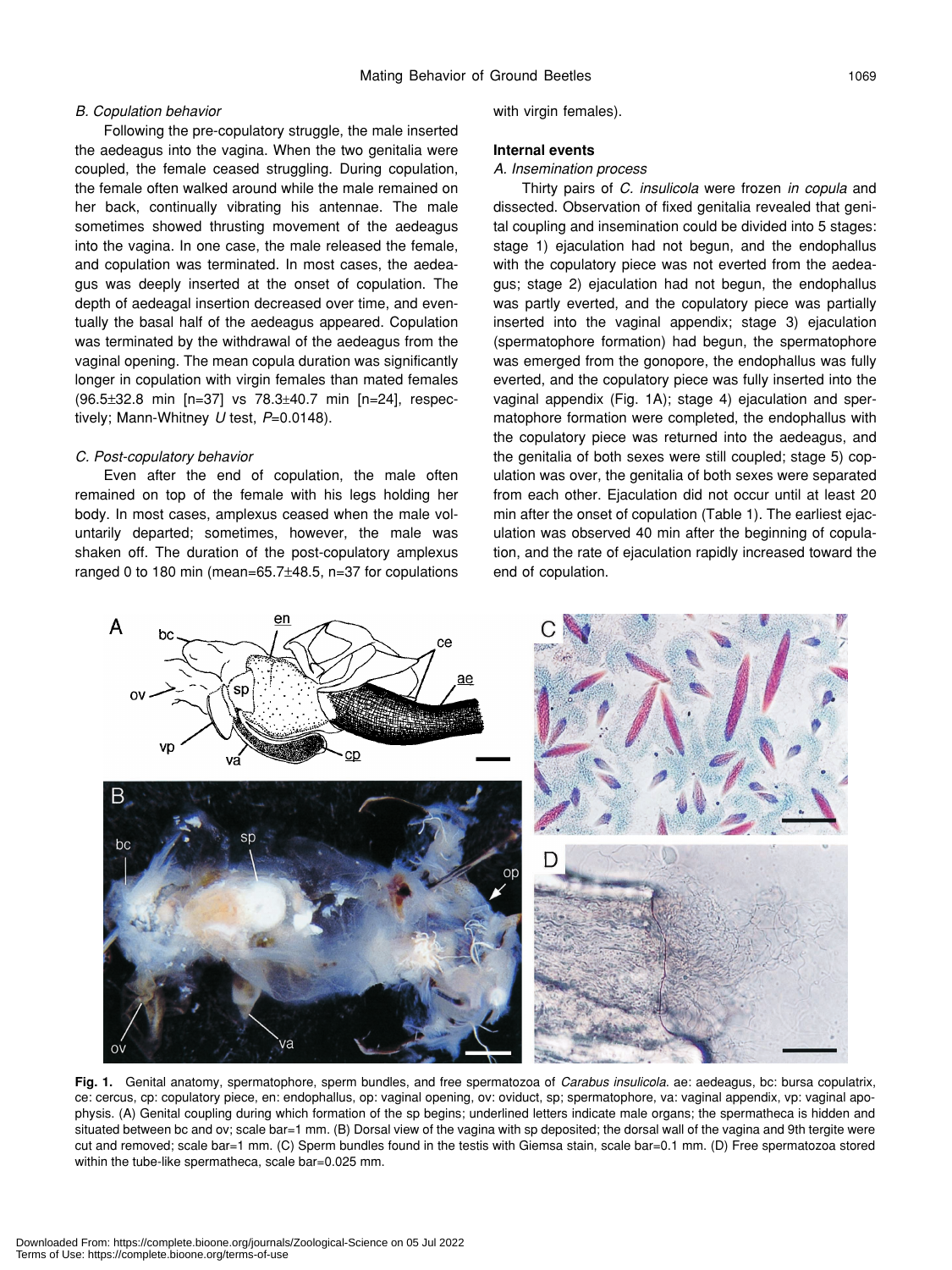**Table 1.** Temporal change of ejaculation and genital coupling in the copulation of *Carabus insulicola*. Numbers of pairs in each insemination stage are shown. Ejaculation does not begin in stages 1 and 2. Spermatophore is formed in the stage 3. Ejaculation and copulation finish in stages 4 and 5, respectively. See results in detail.

| Stage of<br>insemination | Time from copulation started (min) |     |    |
|--------------------------|------------------------------------|-----|----|
|                          | 20                                 | 40  | 60 |
|                          | 9                                  | 5   |    |
| 2                        |                                    |     |    |
| з                        |                                    | З   | 2  |
|                          |                                    |     | З  |
| 5                        |                                    |     |    |
| Total                    |                                    | 1 U | 10 |

#### *B. Sperm transfer and spermatophore digestion process*

Twenty-nine pairs of *C. insulicola* including 5 virgin females were allowed to mate, and spermatophores of 13, 2, 2, 3, 3, and 4 pairs were weighed 0, 3, 6, 12, 18, and 24 hr post-copulation, respectively (Fig. 2). The mean spermatophore weight at 0 hr was 6.3±0.70 mg (range 4.8–7.1), which was 0.61% male body weight (1029.8±92.8 mg, n=30). Spermatophore weight declined significantly with increased time after copulation (Spearman's rank correlation, *rs*=–0.872, *P*<0.0001). Females dissected 18 and 24 hr after copulation had spermatophores that were apparently dissolved. Dissolving was conspicuous at the anterior half of the spermatophore where it faced the openings of the spermatheca and the common oviduct. In the dissolved spermatophores, caps of sperm bundles from which spermatozoa detached were found. Two virgin females dissected immediately after copulation did not contain sperm within the spermatheca, while 2 and 1 virgins fixed 3 and 6 hr after copulation, respectively, had sperm within the spermatheca.



**Fig. 2.** Post-copulatory change in spermatophore weight in *Carabus insulicola*.

#### **Ejaculates**

In all observed copulations, sperm were transferred with a spermatophore, a gelatinous package of sperm. The spermatophore was hemispherical and uniform in the examples examined (Fig. 1B). The spermatophore was deposited in the innermost part of the vagina, and adhered around the inner plate of the vaginal apophysis, covering the openings of the spermatheca, the common oviduct, and the vaginal appendix. Within the spermatophore, semen was retained near the opening of the spermatheca to which the spermatophore was glued.

The spermatozoa of *C. insulicola* were bound together and formed sperm bundles. They were found in the male organs, testis follicle, vas deferens, and ejaculatory duct (see figures in Yahiro, 1998), as well as in the spermatophore deposited into the vagina. The flagella of spermatozoa moved when the spermatozoa were in Ringer's solution, but the sperm bundles did not swim. In sperm bundles processed with Giemsa staining, spermatozoa nuclei were stained bluish purple, suggesting that the head of the spermatozoa was glued to the "cap", which was stained red (Fig. 1C). The length of sperm bundles ranged from 37.0 to 181.5 µm (n=80 from one male), and was bimodally distributed with a significant difference from normality (Kolmogorov-Smirnov test,  $P=0.010$ ), while their widths ranged from 16.0 to 27.5 µm (n=80 from one male) with a nearly normal distribution (Kolmogorov-Smirnov test, *P*=0.785) (Fig. 3). The lengths and widths were significantly correlated with each other (Spearman's rank correlation, *rs*=0.622, *P*<0.0001). Another male of which sperm bundles were photographed showed similar variation in sperm bundles. In the spermatheca, only free spermatozoa were found (Fig. 1D). The mean length of spermatozoa was 159.26±6.40 µm (n=28 sperma-



**Fig. 3.** Variation in the length and width of sperm bundles of *Carabus insulicola*.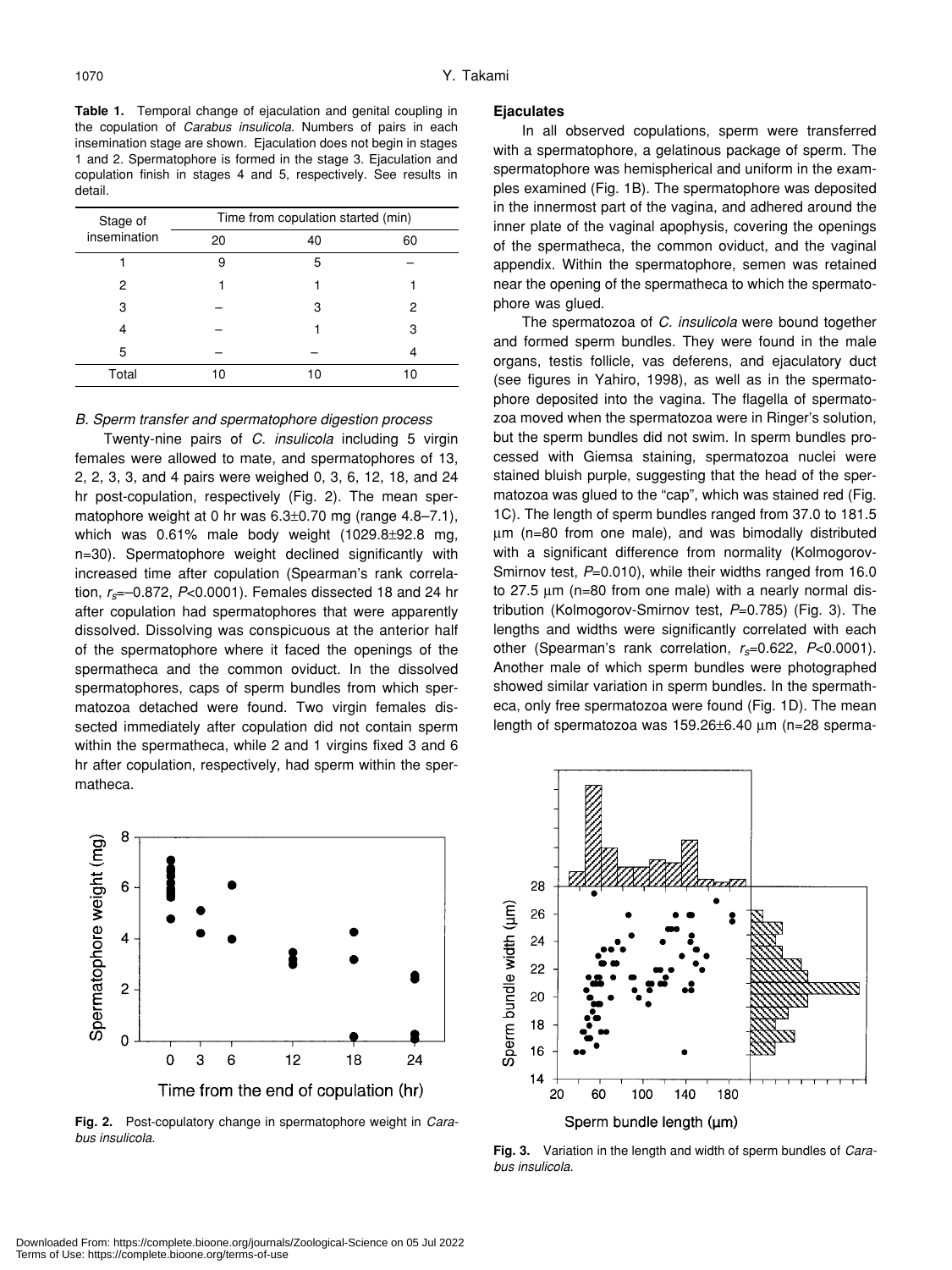tozoa from one male). The size distribution of spermatozoa did not differ from normality (Kolmogorov-Smirnov test, *P*=0.963).

# **DISCUSSION**

# **Male mating tactics to enhance his reproductive success**

The male and female reproductive interests often conflict when multiple potential partners that vary in quality are available for either sex (Alexander *et al*., 1997). The intersexual conflict may have obliged males and females to develop a variety of strategies to enhance their reproductive success by overwhelming the 'arms' of mates. Male *C. insulicola* possess devices to accomplish copulation easily. In pre-copulatory struggles, while males attempted to copulate coercively, females often rejected them, which occasionally resulted in the termination of mating. Structures in the forelegs of *C. insulicola* are sexually dimorphic. Males have broadened foretarsi with sucker-like microstructures (Stork and Evans, 1976) and foretibia with angular inner margins. When a male mounted a female, his broadened foretarsi and angular foretibiae effectively grasped her body while she attempted to reject him. In addition, the apex of the aedeagus of *C. insulicola* is more or less pointed or digitate, allowing him to insert the aedeagus easily.

Males of *C. insulicola* show courtship-like behavior during mating. The male frequently touched the forebody of the female, especially her head and antennae, with his own vibrating antennae. The male may stimulate the female to relax her rejection posture, because vibration of the antennae often occurred in response to a struggling female. Similar vibration has been observed in leaf beetles (Dickinson, 1997). In many animals, courtship behavior during mating affects sperm utility pattern by females (summarized in Eberhard, 1996). In this species, however, it is still unclear that male courtship-like behavior enhances his fertilization success.

Males remaining on females in post-copulatory amplexus possibly functions as mate guarding, because sperm transfer into the spermatheca does not occur immediately in *C. insulicola*. Takami (unpublished data) showed that males of *C. insulicola* remained longer on the females that were successfully inseminated and worthy to be guarded than on females incompletely done. However, the efficiency of the male's post-copulatory behavior for mate guarding is not confirmed in the presence of rival males.

#### **Delay of ejaculation**

Male-female interaction may affect spermatophore formation during the mating of *C. insulicola*. During copulation, there was a long delay prior to ejaculation. This delay is puzzling, because it results in the elongation of copula duration, which often incurs costs to both sexes, *e.g*., risk of predation or energetic losses (Dickinson, 1997). The benefits of prolonged copulation, such as increasing certainty of paternity (for males) or acquisition of nutrients from ejaculates (for females), are also considerable, but they do not require the delay of ejaculation. To avoid the cost of prolonged copulation, it would be beneficial for the male to ejaculate just after genital coupling. Thus, ejaculation must be delayed for other reasons, such as intersexual conflict of interests. In this context, the male interest is to minimize the cost of each copulation, whereas the female interest is to evaluate the male during copulation.

One possible scenario that explains ejaculatory delay in terms of intersexual conflict is as follows: the female has a threshold for accepting an ejaculation, such that she can manipulate her vaginal muscles in order to constrict the endophallus and hinder ejaculation; and only males that can overcome this threshold are able to ejaculate (Alexander *et al*., 1997). This scenario is partly supported by the female genital anatomy, in which the vaginal pouch is covered with a thick muscular layer. However, this prediction does not consider that evaluation during copulation may induce a larger cost to the female than evaluation before copulation; these additional costs may include energetic losses, risks of exposure to parasites or pathogens, or genital injuries. Eberhard (1996) suggested that ejaculatory delay resulted from the male need to stimulate females after intromission in order to induce acceptance. This explanation may also be applicable to this species.

In this context, elongation of copula duration in matings with virgin females means that virgin females are more choosy than mated ones. However, possibilities that males employed some additional tactics in matings with virgins, such as courting more carefully or forming larger spermatophores, should be taken into account. Male and female interests that determine copula duration are not fully reviewed and remain to be investigated in *C. insulicola*.

# **Spermatophore and sperm transfer**

Spermatophore and sperm transfer in *C. insulicola* have some elaborate features. Spermatophores were uniformly shaped and strongly adhered to the innermost part of the vagina. Dissection of pairs *in copula* showed that the spermatophore that emerged from the gonopore was surrounded by the membranous wall of the endophallus (Fig. 1A). These results indicate that male beetles molded and shaped the spermatophore within the vagina using the endophallus. Strong adhesion of spermatophores to a particular site are unique among beetle species, suggesting additional functions of spermatophores.

The weight of spermatophores decreased after copulation, probably due to digestion by females. Since the spermatophore is small (0.61% of male body weight), it may be less valuable for females than in other insects that transfer nutritional resources to females with their ejaculates (*e.g*., 20% of male body weight in dobsonflies: Hayashi, 1992, 3– 25% in orthopterans; Gwynne, 1997). On the other hand, females of some insects sometimes discard the sperm of the current male (Eberhard, 1996). In this species, there was no evidence that dissolved spermatophores were dis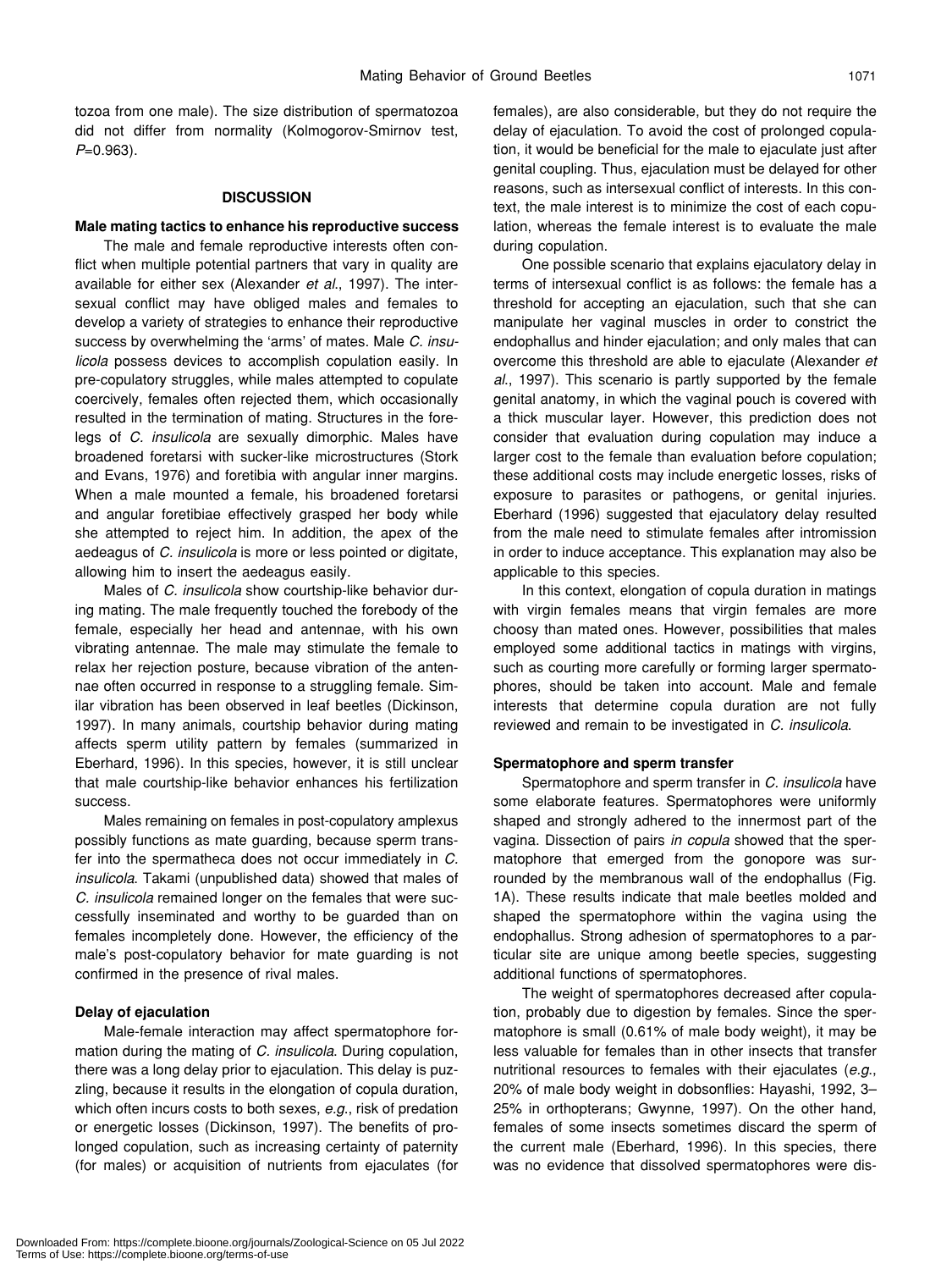carded. Dissolution of the spermatophore may result from some substance having protease activity, which is possibly secreted from glands or cells around the openings of the spermatheca and the common oviduct because the spermatophore was more strongly dissolved at the portion facing these openings. This substance may also be associated with the degradation of sperm bundles, because caps of sperm bundles, from which spermatozoa detached, were found within dissolved spermatophores, but did not within undissolved spermatophores.

The shape of sperm bundles of *C. insulicola* and their remarkable variation in length are unique and problematic. The presence of sperm bundles has been reported for various insect species, including polyphagan beetles (Jamieson, 1987, summarized in Hayashi, 1997). In adephagan beetles, to which the ground beetles belong, species of the Gyrinidae and Dytiscidae have paired or grouped spermatozoa, whereas *Cicindela campestris* (Cicindelidae) does not have bundled spermatozoa (Werner, 1965, 1976, 1983; Breland and Simmons, 1970; Jamieson, 1987; Simmons and Siva-Jothy, 1998). The principal structure of sperm bundles of *C. insulicola* is similar to those of the Gyrinidae (Breland and Simmons, 1970). However, the length of caps (=rods in Breland and Simmons, 1970) is much longer in Gyrinids than in *C. insulicola*. Breland and Simmons (1970) concluded that variation of sperm bundle length in Gyrinids represented different developmental stages. However, in *C. insulicola*, it is apparent that small bundles are not immature, because they were found within spermatophores that were formed by sexually mature males. Therefore, the significance of the variation in the length of the sperm bundles also remains vague. The functional significance of the nonswimming sperm bundles of *C. insulicola* is also unclear, unlike those of fishflies that swim and move into the spermatheca (Hayashi, 1996). It is unlikely that the caps of the bundles have nutritive value for females, because the caps are hard to dissolve, even within digested spermatophores.

# **Possible functions of the copulatory piece**

Two possible functions of the copulatory piece can be hypothesized from the results of this study, although no direct evidence for either was obtained. First, the male may fix his penis within the vagina using the copulatory piece to form the spermatophore. Possible female control of ejaculation causing ejaculatory delay suggests that the male needs to combine both genitalia rigidly for proper ejaculation and molding of the spermatophore. This function is also suggested by the experimental copulation using *C. insulicola* in which males with artificially removed copulatory pieces did not form spermatophores in the proper site, but did near the opening of the vagina (Takami, 2000). Second, the male may break or remove the spermatophore of a predecessor via the copulatory piece. The spermatophore of *C. insulicola* is positioned along the trajectory of a copulatory piece that is inserted into the vaginal appendix. If a male mates with a previously mated female and struggles to insert the copulatory piece into her vaginal appendix, then a spermatophore covering the opening of the vaginal appendix might be broken by the copulatory piece. Recent microsatellite analyses revealed that 11 of 14 males removed the spermatophores of previously mated males, and the removal resulted in a high P2 value (Takami, unpublished data). To test these hypotheses, direct observation of genital movement and evidence of a correlation between the morphological variation of the copulatory piece and copulation success (rapidity of ejaculation and certainty of spermatophore removal) are needed.

# **ACKNOWLEDGEMENTS**

My sincere gratitude is due to Professor T. Yamasaki (Department of Natural History, Tokyo Metropolitan University) and Professor T. Sota (Kyoto University) for their guidance and critical reading of the manuscript. I am grateful to Dr. R. Ishikawa (Emeritus Professor of Tokyo Metropolitan University) for his constant encouragement. I also thank Y. Fuyama, F. Hayashi, Y. Kamimura, Y. Kobayashi, T. Kusano, A. Shimizu, T. Suzuki and N. Watanabe (Tokyo Metropolitan University), J. Kikkawa (University of Queensland), K. Kubota (University of Tokyo) and M. Ujiie (Kashiwa) for valuable discussion. This study was supported by the Sasakawa Scientific Research Grant from the Japan Science Society (1998– 1999, nos. 10–239 & 11–225k) and JSPS Research Fellowships for Young Scientists (1999–2000, no. 07249).

# **REFERENCES**

- Alexander RD (1959) The courtship and copulation of *Pasimacus punctulatus* Haldemann (Coleoptera: Carabidae). Ann Entomol Soc Am 52: 485
- Alexander RD, Marshall DC, Cooley JR (1997) Evolutionary perspectives of insect mating. In "The evolution of mating systems in insects and arachnids" Ed by JC Choe and BJ Crespi, Cambridge University Press, Cambridge, pp 4–31
- Arnqvist G, Rowe L (2002) Antagonistic coevolution between the sexes in a group of insects. Nature 415: 787–789
- Bloch-Qazi MC, Herbeck JT, Lewis SM (1996) Mechanisms of sperm transfer and storage in the red flour beetle (Coleoptera: Tenebrionidae). Ann Entomol Soc Am 89: 892–897
- Boucher L, Huignard J (1987) Transfer of male secretions from the spermatophore to the female insect in *Caryedon serratus* (Ol.): analysis of the possible trophic role of these secretions. J Ins Physiol 33: 949–957
- Breland OP, Simmons E (1970) Preliminary studies of the spermatozoa and the male reproductive system of some whirligig beetles (Coleoptera: Gyrinidae). Entomol News 81: 101–110
- Choe JC, Crespi BJ (1997) The evolution of mating systems in insects and arachnids. Cambridge University Press, Cambridge.
- De Villiers PS, Hanrahan SA (1991) Sperm competition in the namib desert beetle, *Onymacris unguicularis*. J Ins Physiol 37: 1–8
- Dickinson JL (1997) Multiple mating, sperm competition, and cryptic female choice in the leaf beetles (Coleoptera: Chrysomelidae). In "The evolution of mating systems in insects and arachnids" Ed by JC Choe and BJ Crespi, Cambridge University Press, Cambridge, pp 164–183
- Eberhard WG (1985) Sexual selection and animal genitalia. Harvard University Press, Cambridge.
- Eberhard WG (1993a) Copulatory courtship and genital mechanics of three species of *Macrodactylus* (Coleoptera, Scarabeidae,